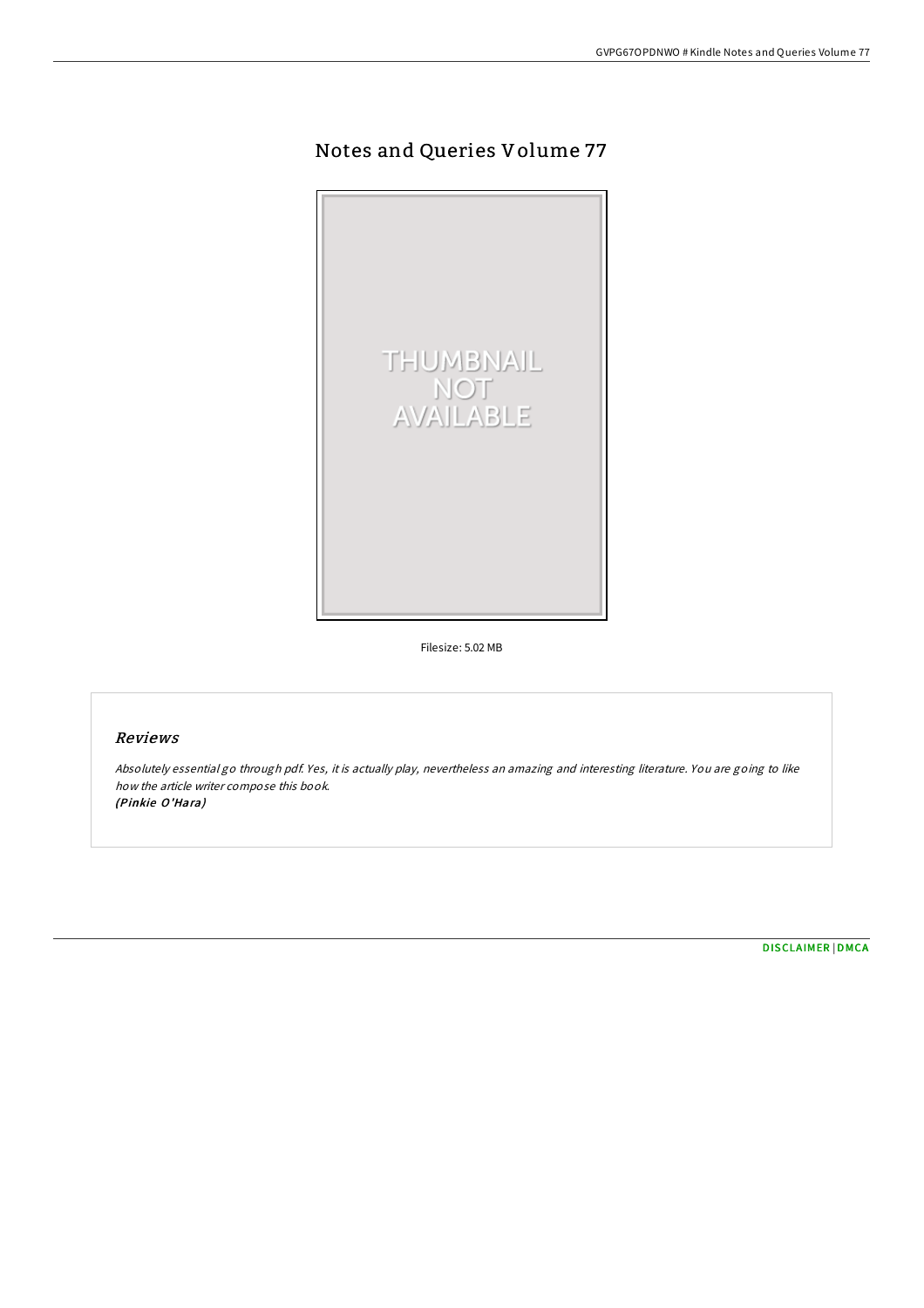### NOTES AND QUERIES VOLUME 77



RareBooksClub. Paperback. Book Condition: New. This item is printed on demand. Paperback. 126 pages. Original publisher: Washington : U. S. G. P. O. , 2009. LC Number: KF27 . S6 2009za OCLC Number: (OCoLC)498375517 Subject: Small business -- United States -- Finance. Excerpt: . . . 9 In recognition of that fact, I am also here to thank this Com-mittee for their work on improving the microloan program and to make suggestions for future changes to the program so that that it can continue to help entrepreneurs like myself. I am very excited about some of the changes proposed in H. R. 3737, including improving borrower education; opening the door to more flexible, responsible microloan products; expanding eligibility requirements to increase the presence of microloan intermediaries across the country; and increasing the amount of money that an intermediary can borrow from SBA in order to reach more small businesses. I know that there are many more entrepreneurs like myself that were told no by banks every single day. All of these factors will contribute to making another entrepreneurs microloan experience even more positive than mine, which came at a crucial time for my business. In 2007, because of our constant growth, I felt it was time to pursue my larger dream of the company to expand beyond dog walking and create a holistic training, day care, boarding, grooming and re-tail facility for people and their pets in my community. In December of 2007, I was pre-approved for an SBA express loan from Provident Bank, which gave me the green light to final-ize our space and move forward with opening our store. Within two months, our retail store was experiencing both commercial and media success. We have been nationally recognized as a green re-tail establishment. Unfortunately, shortly thereafter, the credit crisis...

 $\boxed{=}$ Read Notes and Queries Volume 77 [Online](http://almighty24.tech/notes-and-queries-volume-77.html)  $\frac{D}{R}$ Do wnlo ad PDF No te s and Que rie s Vo [lume](http://almighty24.tech/notes-and-queries-volume-77.html) 77